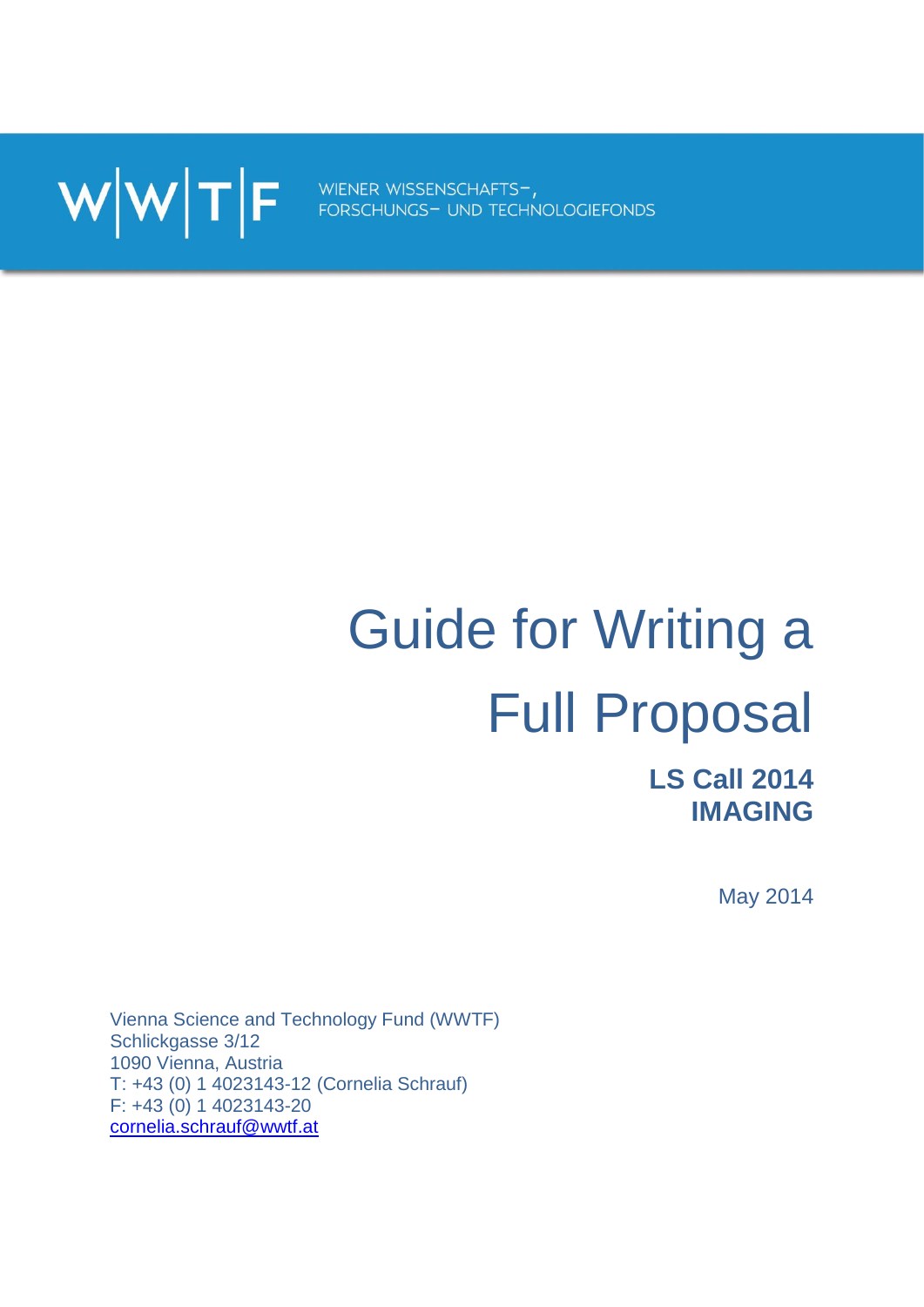# **About WWTF**

The Vienna Science and Technology Fund (WWTF) is the only larger Austrian private nonprofit organization established to promote science and research. WWTF started its funding activities in 2003. According to its statutes, WWTF aims to fund excellent scientific research(ers) following the highest international standards in order to promote Vienna as a city of science and research.

WWTF provides substantial funding for larger multi-annual research projects at home institutions located in Vienna ("Project Funding"), as well as striving to attract excellent researchers from abroad to Vienna ("Science Chairs", "Vienna Research Groups for Young Investigators"). WWTF runs calls resulting in a tough competition for funding with an average success rate of less than 20% (a rate that varies, however, from call to call).

Currently, WWTF runs the following thematic programmes: "Life Sciences" (\*2003), "Mathematics *and* ..." (\*2004), "Information and Communication Technology" (\*2008), and "Cognitive Sciences" (\*2011). The financial resources of WWTF originate from the "*Privatstiftung zur Verwaltung von Anteilsrechten*" from which WWTF receives about six to nine million € annually. With 19 Calls so far between 2003 and 2012, about 77 million € have been dedicated to funding 130 research projects and seven science chairs.

In addition, WWTF runs the following funding programmes for the City of Vienna: The "University Infrastructure Programme" (\*2006), "Social Sciences and Humanities in Vienna" (\*2008, 20 projects funded), "Vienna Research Groups for Young Investigators" (\*2010, five groups funded) with a total annual funding volume of about 5 million  $\epsilon$ .

While the thematic funding programmes are established in close coordination with Viennese RTD policy and initiatives, the review and selection process lies strictly in the hands of international scientists not employed in Austria. The main selection criterion for funding is excellent scientific quality according to the highest international standards. For each call, an appropriate international expert jury is established. Additionally, for each proposal a number of written peer reviews are obtained. In a two-day meeting in Vienna the juries formulate a funding recommendation based on the reviews and on their own expertise. This recommendation is then formally accepted by the WWTF Board of Directors.

The governing body is the WWTF Board of Directors. It is complemented by the WWTF Advisory Board composed of Viennese scientists and representatives from the economy, society and politics. The WWTF Office manages all funding activities and is the contact point for all applicants.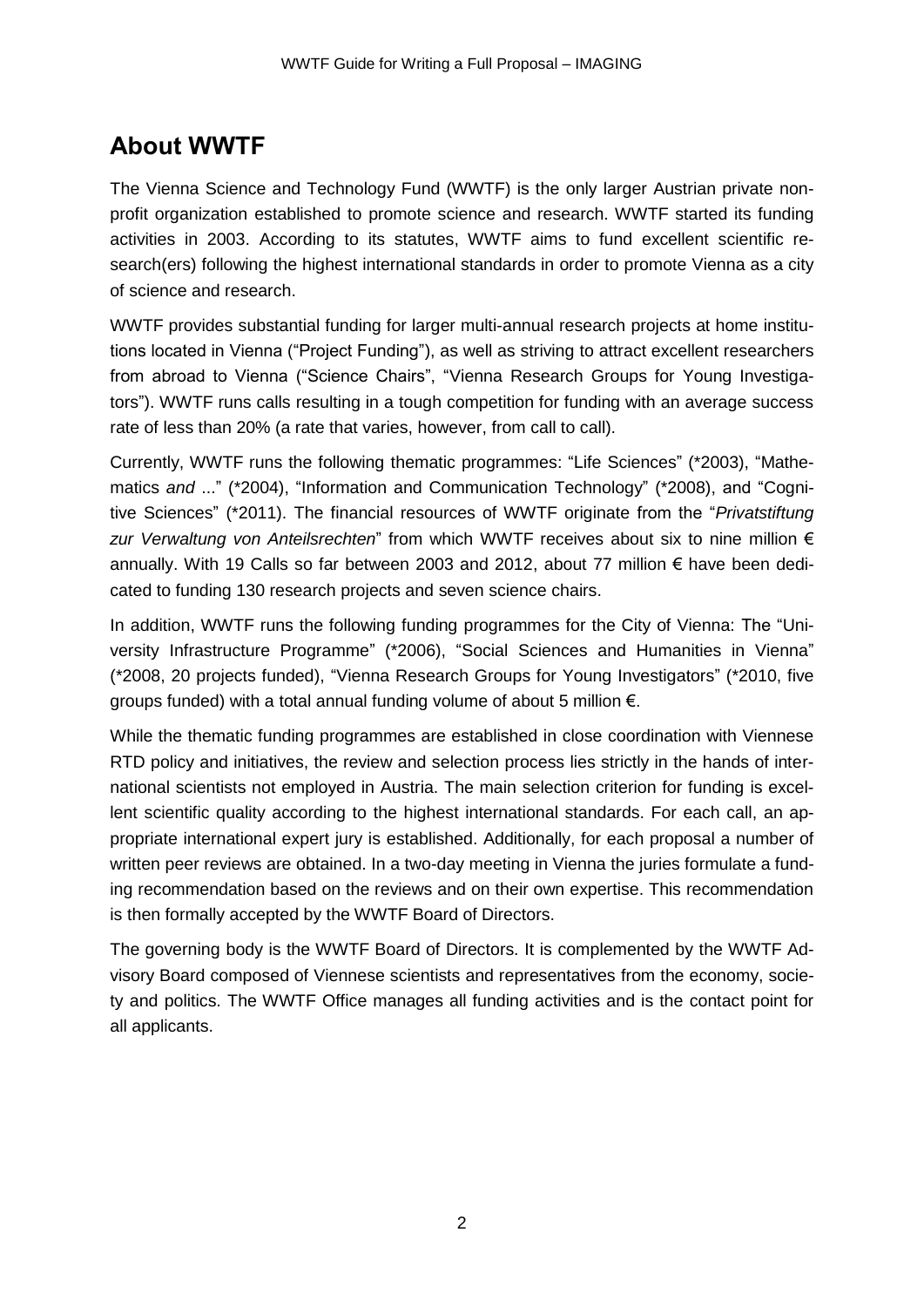## **Important Issues**

The **Call Fiche** including contact information of the WWTF call managers is available at [www.wwtf.at.](http://www.wwtf.at/) The formal criteria for a WWTF IMAGING project include a minimum funding volume of 200.000 € with an upper range of up to 600.000 € and a planned duration of 2-4 years.

The **Principal Investigator (PI)** of a WWTF project must have a Viennese home institution where the project is affiliated. This includes researchers moving to Vienna with a Viennese affiliation and work place in case of funding. Project **partners** may be based worldwide or elsewhere in Austria and may receive funding of up to 20% of the total funding applied for. Partners outside Vienna are an option; they are neither obligatory nor a formal criterion for acceptance.

For **Universities**, WWTF projects are implemented according to the "Universitätsgesetz 2002" §27; authorized signatures from the university / scientific institution acting as the home institution are therefore mandatory at the submission stage. In case of funding, the institution will be the formal contract partner with the principal organizer taking full scientific and financial responsibility.

WWTF funding may be used for all project-related costs; however, the main focus should be on funding scientific personnel. Everybody employed in a WWTF-funded project should get a fair contract with a *minimum wage* according to the "Kollektivvertrag" (collective agreement) of the Austrian Universities or – for staff employed at non-university institutions – according to the standards of the Austrian Science Fund (FWF) standards available online at [www.fwf.ac.at/de/projects/personalkostensaetze.html.](file://vondoderer/wwtf_daten/Projektcalls/Life%20Sciences%202013/Bewerbung/www.fwf.ac.at/de/projects/personalkostensaetze.html) A *maximum total employment* is set at 100%. The personnel categories are:

- **Senior Personnel:** highly qualified scientists, usually already in permanent employment
- *Post Doc:* or equivalent qualification, including Senior Postdocs
- *PhD Student:* or equivalent qualification
- *Diploma Student:* Bachelor or Master students
- **Office/Technician:** office staff or technical staff (proportional funding only)

The funding by WWTF under this scheme is not intended to cover investment in general infrastructure, however pro rata depreciation rates for the project duration are fundable for **equipment** necessary for the project. WWTF funding also covers **materials** (consumables and small devices), **travelling costs** (incurred for attending project related scientific events and invitations), **publication costs** (including cost for patent filing and open access publication), **workshops / conferences** (costs incurred by own scientific events), and **other project related costs** (for example third party services, bench fees, sequencing, computational clusters etc.).

WWTF pays a **maximum of 20% overhead**. Overhead ("indirect costs") is calculated as 20% of the direct costs of the project. The total funding volume is calculated as direct + indi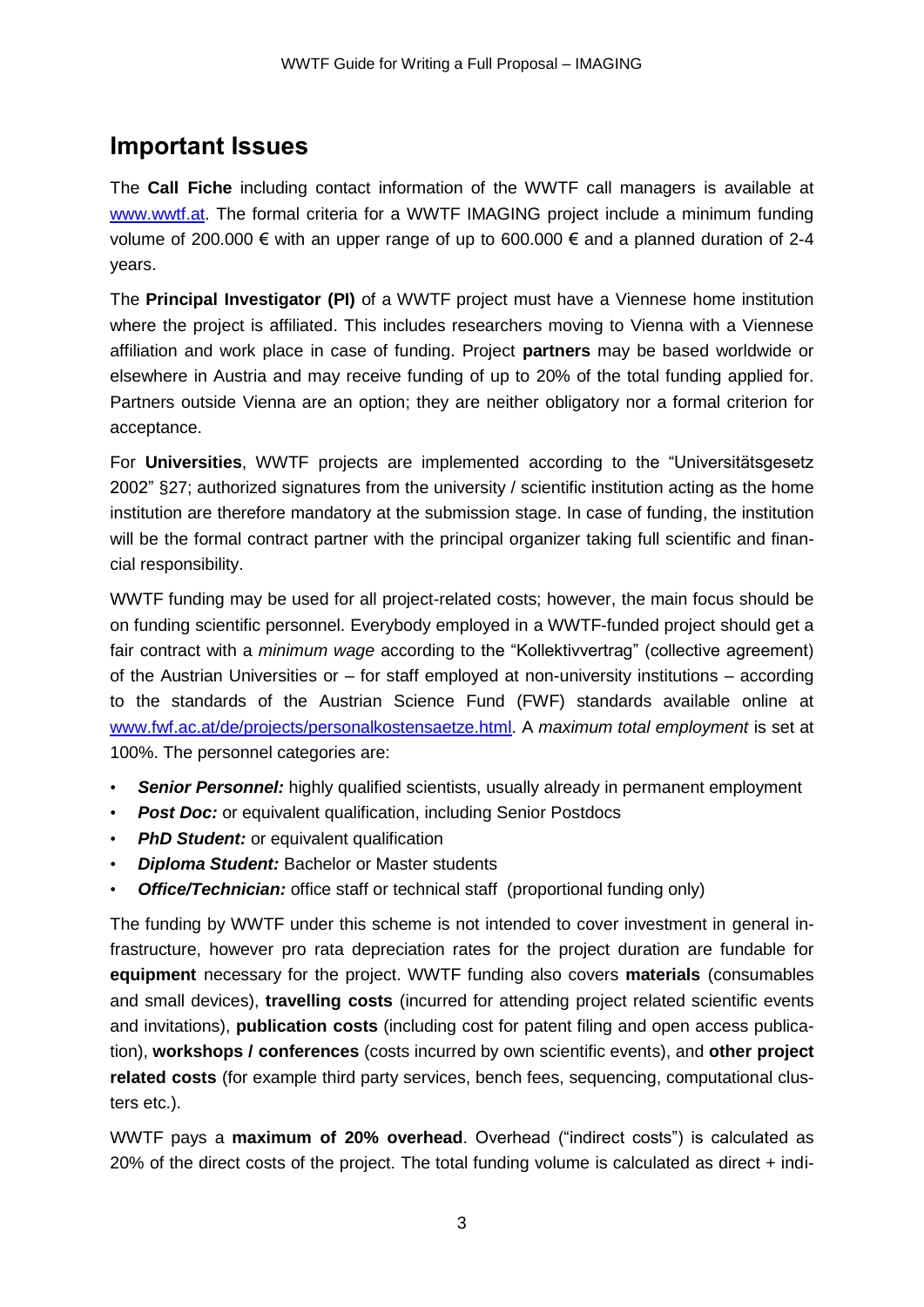rect costs. A separate project account / SAP number for bookkeeping is necessary for each project and the direct costs must be reported to WWTF. The overhead is paid as a flat rate with no strings attached. Kindly stick to the overhead regulations of the involved institutions.

**Compliance with the rules for good scientific practice** is mandatory even at the proposal stage.

# **IMAGING**

This WWTF call deals with innovative **biological** and **biomedical applications** of novel imaging technologies. Proposals need to address a clear defined important biological or biomedical problem in the context of imaging addressed with the **newest kinds of imaging technology**. The new imaging methodology should enable novel experiments that have not been possible before using standard techniques and thus deliver new insights.

Teams of scientists, in targeted interdisciplinary research, are invited whose **collaborative projects** bring together competences in imaging and in biological/biomedical research. The roles of the team members/co-applicants in targeted interdisciplinary research should be clearly defined in the application as well as the contributions from different areas of expertise which will be used in the review process. The way the collaboration is formulated is critical.

**Collaboration** between all team members must be absolutely necessary to achieve the aims of the project. Concerted actions, in which each team member performs a self-contained project under a general theme without extensive interaction with other team members, are not considered to be collaborative.

# **Funding Criteria**

Your proposal will be reviewed by international scientists (peers & jury). For this call an independent jury has been composed already assessing your short proposal. Jury members and peers providing written reports must not hold employment in Austria. The evaluation criteria to be considered by peers and jury are:

- **Excellence of the project, methods and theoretically led approach:** The proposal must demonstrate that it is of internationally competitive quality.
- **Innovative nature of the project**: Which aspects of the proposed project are especially innovative?
- **Scope of the research**: Proposals must be biologically or biomedically driven and ideally include the development of novel methodological approaches. In addition, projects should make use of the newest generation of imaging technologies.
- **Collaboration**: Each team must involve an expert in the imaging technology/methodology used and someone who would be responsible for the biologically or biomedical question to be addressed. New partnerships across institutions and imaging facilities in Vienna would be desirable but are not mandatory.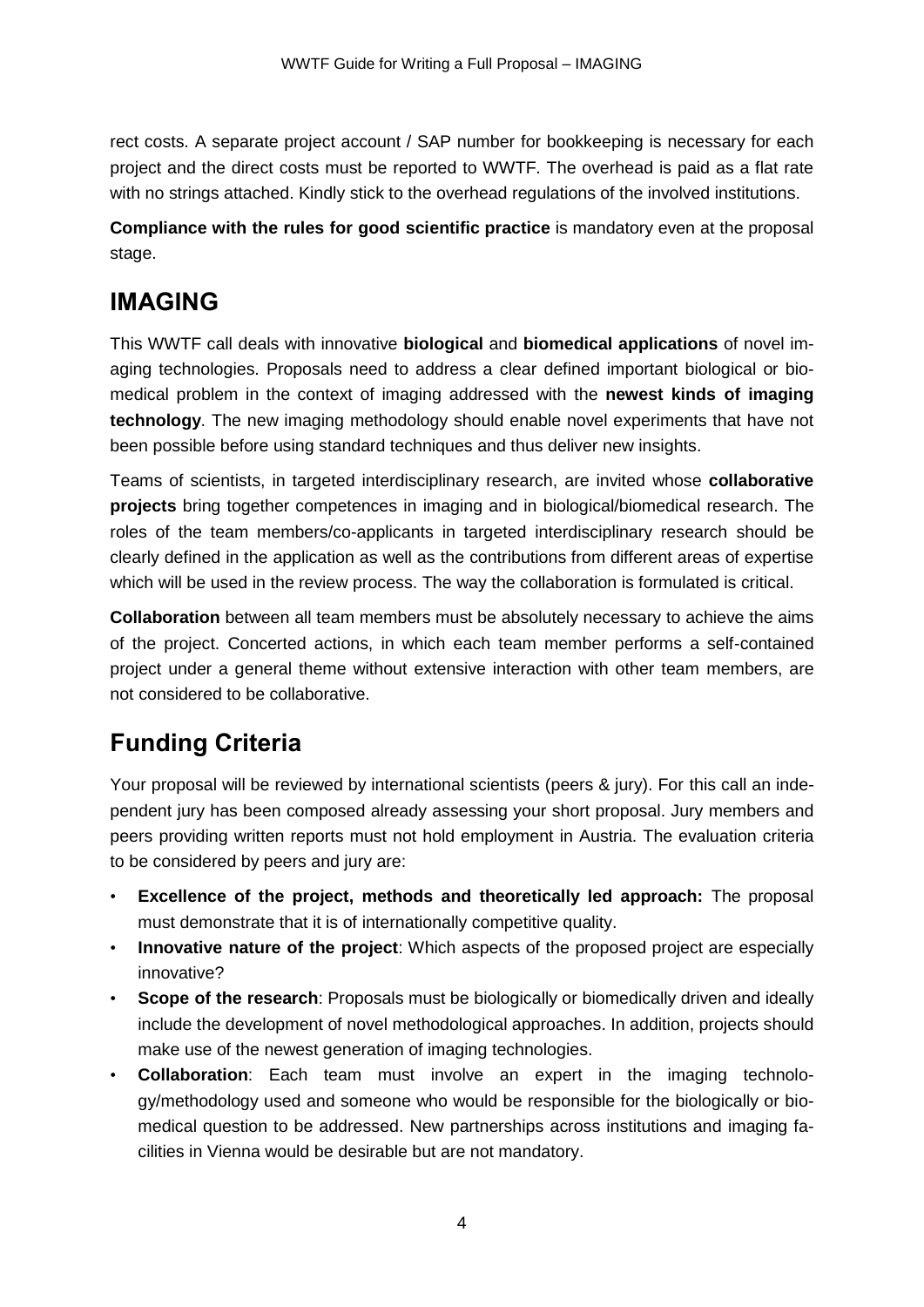• **Potential of the applicant:** Accomplishments and potential of the applicants to conduct the research.

In order to assess and evaluate the interdisciplinary and innovative nature of the research endeavor, the above points need to be clearly outlined within the proposal. Generally, applicants for funding as well as the submitted project proposals need to be characterized by **top scientific quality**.

# **Evaluation Process**

In this call a **two-stage submission process** is used. Full proposals have to be submitted upon invitation by **08-08-2014 2 pm**.

## **Evaluation procedure in detail:**

The evaluation of full proposals is carried out through a combination of remote assessment and panels of international experts that convene in Vienna. Two **jury members** are assigned to each proposal which at first undergoes **written peer review** by at least three international reviewers. The objectives of the full proposal must be consistent and in accordance with the successful short proposal, extending it by providing full details about the approach, state of the art, etc.

**Jury meeting** in Vienna: Most significant step in the assessment. Comprehensive evaluation of all proposals on basis of written peer reviews and the jury´s own expertise resulting in a recommendation "to be funded" or "not to be funded" for each proposal.

**Formal funding decision** (confirmation of jury recommendation) by WWTF Board of Directors.

*Applicants will get anonymized full text reviews and a summary of the jury discussion after the formal funding decision.*

# **How to use WWTF's Online Submission System**

- 1. Go to [https://funding.wwtf.at](https://funding.wwtf.at/)
- 2. **Log in**, choose the call and short proposal
- 3. **Full proposal**: fill in requested information in *online forms* and *upload requested files* (in PDF format). You can access the system multiple times and modify provided information anytime.
- *4.* **Submit proposal**: the submit button becomes active only after all requested information has been filled in and uploaded; after submission no changes are possible anymore.

*Note: The submission system closes at 2 pm on the day of the deadline. The full proposal has a size limit of maximum 5 MB.*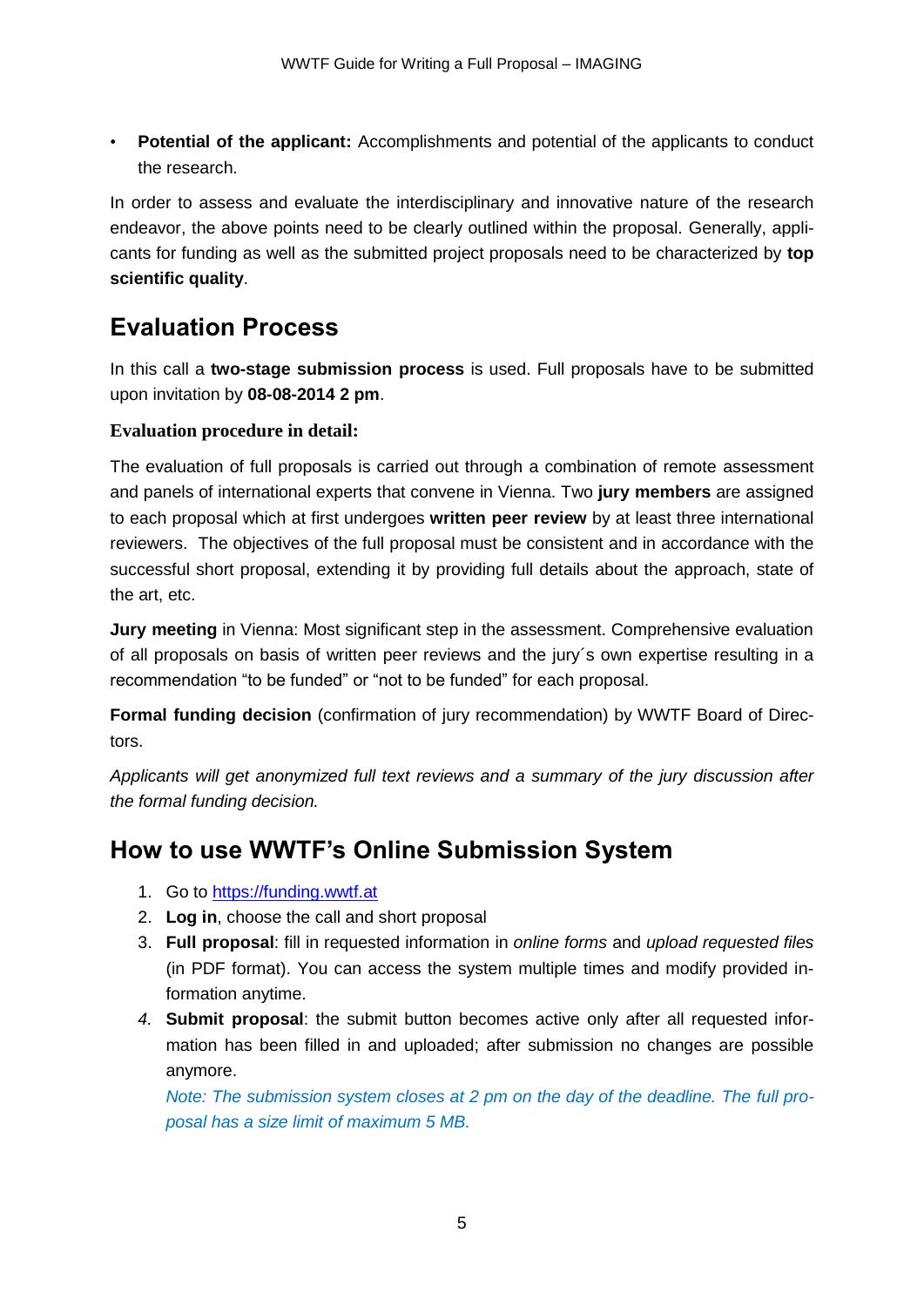# **Required Structure of a WWTF Full Proposal**

Applications to WWTF undergo an assessment by international scientists, thus all proposals must be written in **English**. Please write precisely and to the point! Note that the appendix is comprised only by the CV's of the project team you are allowed to update if needed.

**A short proposal to WWTF comprises nine parts:** Basic Information, Project Summary, Outline of approach, Innovative Aspects, Collaborative Aspects, Key References, Principal Investigator, Affirmations and Authorization and Appendix.

## **A full proposal to WWTF extends the short proposal with the following:**

Some parts of the full proposal must be written offline and then uploaded (as a PDF file to allow images, tables, etc.) into the WWTF submission system. Please be concise but go into enough detail to allow an evaluation by international peers. You may use the wordprocessing software of your choice but we kindly ask you to use a **font type such as Arial and a font size of 11pt. Line spacing should be 1.5**. Please do not add any header or footer since these (page numbering, proposal number, title of proposal) will be added automatically in the WWTF submission system once the proposal is completed and a single PDF file is generated. You may include images, drawings, tables, etc. to improve the scientific presentation (size limit for the overall proposal is 5 MB). A maximum of information has been automatically transferred from your short proposal. You should check this. Keep in mind that the full proposal is an extension of the short proposal you have already submitted.

## **1. Project Summary**

**1.1. A general description** (max. 1000 characters, online) in German language is mandatory and will be used by WWTF for public relations work in case of funding but will not be visible in the final electronic proposal and print-out. We ask you to use a public style abstract and not simply translate the scientific abstract into German.

Applicants may **exclude** up to three peers without indicating any reasons. The names will be stored in the WWTF database and will not be visible in the electronic proposal and print-out. Applicants may **suggest** up to three peers from a field of competence that enables them to review the proposal. No previous publication activity or research cooperation with the suggested reviewer should be evident. Please provide up to five keywords or phrases that describe the reviewers' fields of competence to enable a balanced set of reviewers to be chosen.

**1.2 The scientific abstract** in English (max. 1500 characters, online) will be the first thing jury members and peer reviewers read.

## **1.3 State of the art and scientific challenge (max. 3 pages, PDF upload)**

Give a concise review of the state of the art in international research and the scientific challenges the project wants to address in the chosen field(s).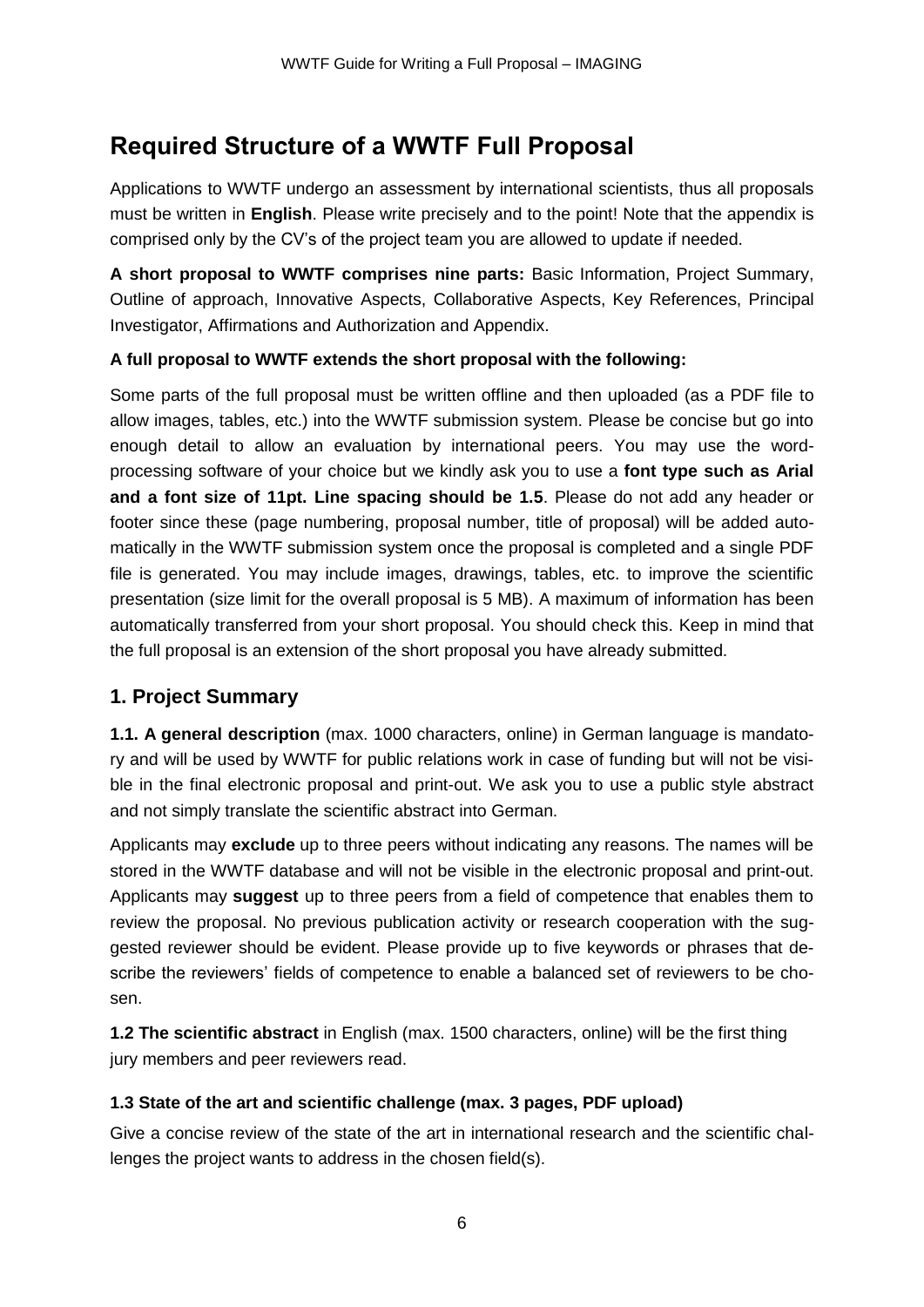#### **1.4 Project Summary (max. 2 pages, PDF upload)**

Formulate the concrete research question(s) you would like to address in your research project. Summarize the objectives, hypotheses, approaches and research plan. State a clear hypothesis with specific objectives outlined. Describe wherein the leap ahead within the field lies. Remember that the funding criteria address international quality standards and visibility.

#### **1.5 Measuring project success (max. 500 characters, online)**

What are the results and output you finally want to be assessed by after having finished your project? What are your dissemination strategies?

## **2. Research Project**

#### **2.1. Outline of approach (max. 7 pages, PDF upload)**

Describe the detailed research plan including the methodology you want to use in order to answer your research questions and to test your hypotheses. Describe your basic working principles and why the chosen approach/specific mix of approaches is the most suitable for your project. This section, compiled by the Principal Investigator in consultation with the other applicants, should integrate the different research strategies of the collaborators into a single, combined research plan. It should clearly indicate the contribution to be made by each team member to the collaboration.

#### **2.2. Innovative Aspects (max. 1500 characters, online)**

Describe which aspects of the proposal are especially novel/innovative. How and why is the project timely and would deliver new insights (specifically highlight technological or other developments and innovation). How does the project differ from the ongoing research activities of each team member? Stating the expected impact of the successful completion of the research helps the jury to understand its significance

#### **2.3. Collaborative Aspects (max. 1500 characters, online)**

Which collaborative elements are essential for the project to succeed; how is the research allocated to each applicant? What makes the team more powerful than the sum of the individual contributions? How did the idea of collaborating originate? How will the collaboration be conducted? Clearly define the roles of the team members/co-applicants in targeted interdisciplinary research. How will the co-applicants work together in a practical sense?

#### **2.4. References (max. 2 pages, PDF upload)**

List the relevant references for the proposal and highlight (e.g. in bold face) among those a maximum of ten key publications representing the state of the art in the respective research area(s). References should include: author(s), title, journal or publisher and place, year, page numbers and any other necessary data.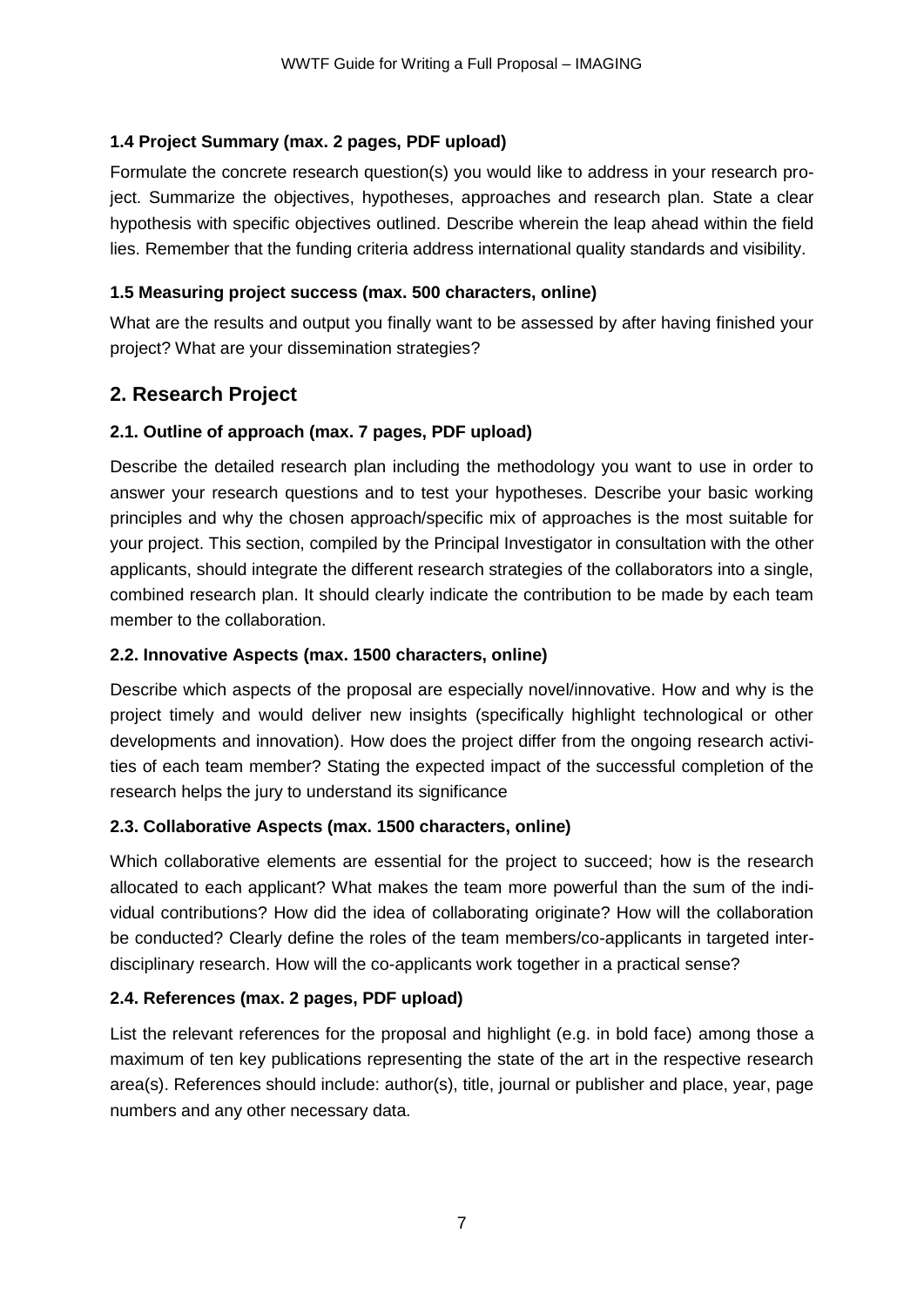## **3. Project Team (extends Principal Investigator, online)**

People cannot be added and changes from the initial short proposal project team setup are not allowed.

#### **3.1 Gender Management Policy (max. 750 characters, online)**

Please describe how your project deals with gender equality issues during job announcements, recruitment of staff and working environment.

## **3.2 Plans for Human Resources Development (max. 750 characters, online)**

Please describe how your project contributes to human resource development in science (e.g., - providing opportunities for research, staff exchange, teaching and mentoring).

## **4. Project Budget (online form)**

WWTF provides substantial funding for scientific projects covering all project related direct costs plus a maximum of 20% overhead (i.e., .indirect costs"). Thus WWTF requires an explanation of your cost planning principles (about one page, 3000 characters), and a detailed planning of personnel costs (which should comprise the major part of the project related costs) as well as planning of project related costs for equipment, materials, travelling, publications, organization of workshops/ conferences/ …, and other project related costs.

For cost planning an offline "WWTF Cost Planning Tool" (Excel file) is available, however, only the numbers provided in Tables 1, 2, and 3 will be considered as requested WWTF funding. Costs are calculated in **thousands of Euro (one decimal position)**.

In **Table 1 (Planning of personnel costs)** the names and staff category of all persons listed in part "3. Project Team" are automatically filled. Please first choose the funding source (WWTF, in-kind, WWTF & in-kind) and then add the average yearly time commitment for each project year. Finally, for those persons, where WWTF funding is requested, fill in the salary corresponding to a 100% employment in the first project year. The total funding applied for each person will then automatically be computed including a 3% annual salary increase. At the end of Table 1 you will see the total personnel costs applied for from WWTF.

In **Table 2** (**Planning of project related costs for equipment, materials, travelling, publications, organization of workshops/ conferences/ …, and other costs)** please provide a concise description of costs per cost category/ institution as well as the funding applied for.

In **Table 3 (Total funding applied for per institution)** the direct costs will be automatically filled in using the information provided in Tables 1 and 2. Kindly add the overhead percentage (i.e., indirect costs) per involved institution as a numeric value between 0.0 and 0.2. Finally, Table 3 will give you an overview on the total funding applied for from WWTF per involved institution. *Note: Minimum funding volume is 200,000 €. Upper range see call fiche.*

You are also asked to *describe the overhead policy* of each involved institution.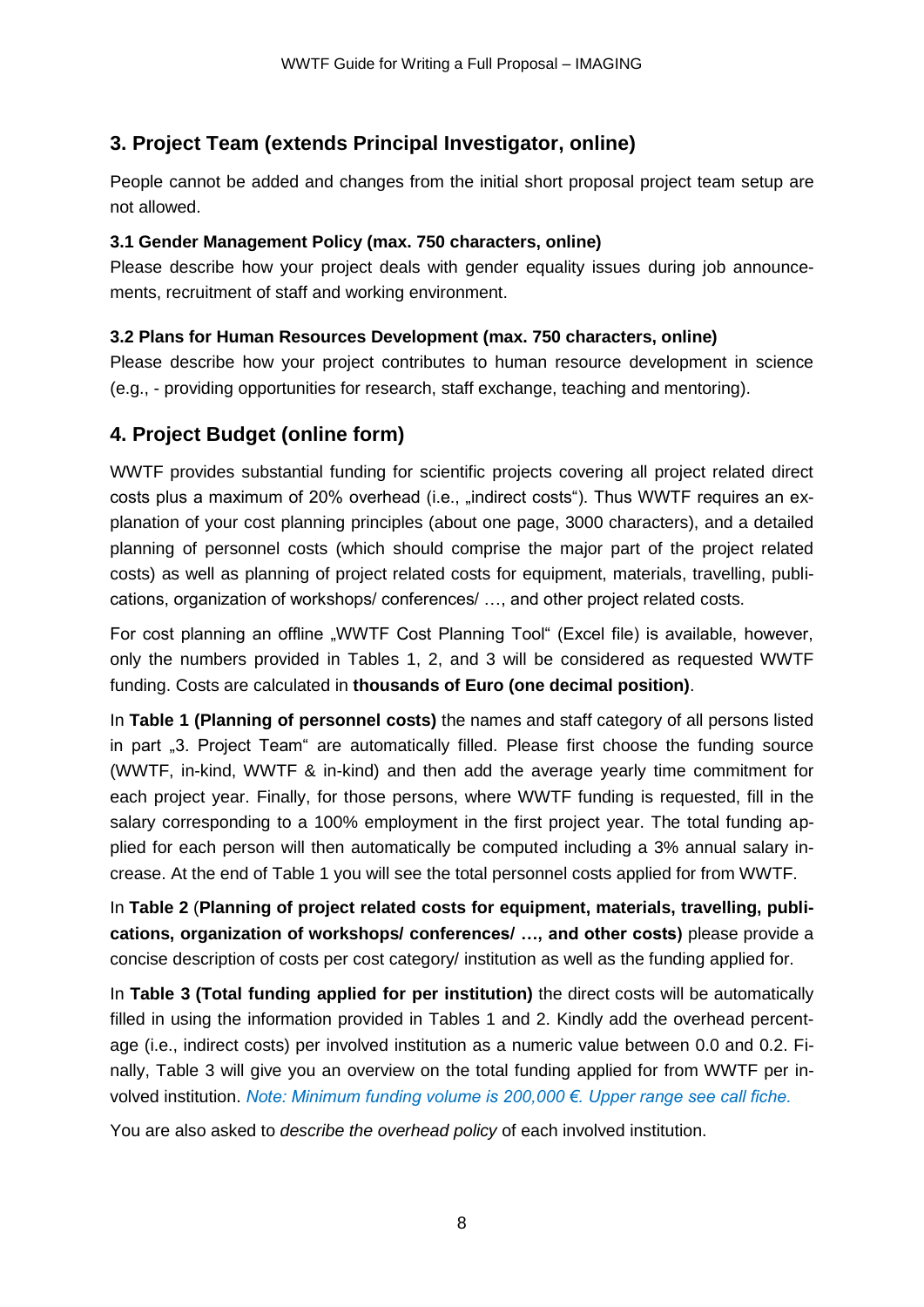Last but not least you must *disclose other applications for funding* of the same project: Is this project (or parts of it) already subject to ongoing requests for funding?

## **5. Affirmations and Authorization**

WWTF requires the Principal Investigator and Core Team Members to sign a print-out of the affirmation form. In addition, WWTF requires that the print-out contains the signatures of the authorized person(s) of all participating institutions to which the persons signing the "Authorization" are affiliated in case of funding.

All signatures are required only on the proposal print-out. Multiple copies might be used for signing. Faxed or scanned and printed pages are accepted.

Note: Hard copy version submission (including signatures) via mail service allowed-post stamp counts and is accepted up to August 8, 2014.